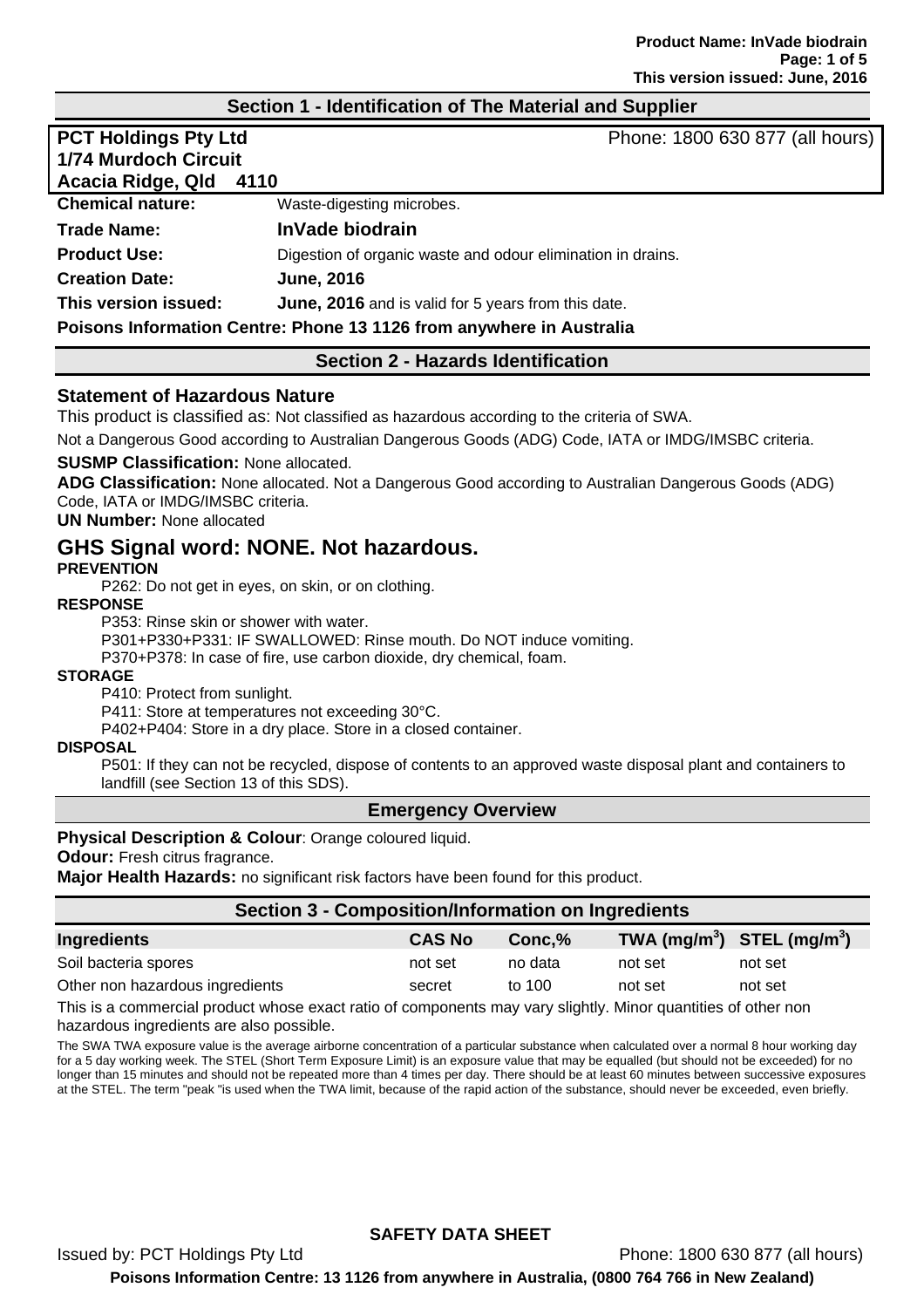## **Section 4 - First Aid Measures**

## **General Information:**

You should call The Poisons Information Centre if you feel that you may have been poisoned, burned or irritated by this product. The number is 13 1126 from anywhere in Australia (0800 764 766 in New Zealand) and is available at all times. Have this SDS with you when you call.

**Inhalation:** First aid is not generally required. If in doubt, contact a Poisons Information Centre or a doctor.

**Skin Contact:** Irritation is unlikely. However, if irritation does occur, flush with lukewarm, gently flowing water for 5 minutes or until chemical is removed.

**Eye Contact:** No effects expected. If irritation does occur, flush contaminated eye(s) with lukewarm, gently flowing water for 5 minutes or until the product is removed. Obtain medical advice if irritation becomes painful or lasts more than a few minutes. Take special care if exposed person is wearing contact lenses.

**Ingestion:** If product is swallowed or gets in mouth, do NOT induce vomiting; wash mouth with water and give some water to drink. If symptoms develop, or if in doubt contact a Poisons Information Centre or a doctor.

## **Section 5 - Fire Fighting Measures**

**Fire and Explosion Hazards**: The major hazard in fires is usually inhalation of heated and toxic or oxygen deficient (or both), fire gases. There is no risk of an explosion from this product under normal circumstances if it is involved in a fire.

Fire decomposition products from this product may be toxic if inhaled. Take appropriate protective measures. **Extinguishing Media:** In case of fire, use carbon dioxide, dry chemical, foam. Avoid the use of water.

**Fire Fighting:** If a significant quantity of this product is involved in a fire, call the fire brigade.

| Flash point:                     | No data  |
|----------------------------------|----------|
| <b>Upper Flammability Limit:</b> | No data. |
| <b>Lower Flammability Limit:</b> | No data. |
| <b>Autoignition temperature:</b> | No data. |
| <b>Flammability Class:</b>       | No data. |
|                                  |          |

## **Section 6 - Accidental Release Measures**

**Accidental release:** Minor spills do not normally need any special cleanup measures. In the event of a major spill, prevent spillage from entering drains or water courses. As a minimum, wear overalls, goggles and gloves. No special recommendations for clothing materials. Eye/face protective equipment should comprise as a minimum, protective glasses and, preferably, goggles. If there is a significant chance that vapours or mists are likely to build up in the cleanup area, we recommend that you use a respirator. Usually, no respirator is necessary when using this product. However, if you have any doubts consult the Australian Standard mentioned below (section 8).

Stop leak if safe to do so, and contain spill. Absorb onto sand, vermiculite or other suitable absorbent material. If spill is too large or if absorbent material is not available, try to create a dike to stop material spreading or going into drains or waterways. Sweep up and shovel or collect recoverable product into labelled containers for recycling or salvage, and dispose of promptly. Recycle containers wherever possible after careful cleaning. After spills, wash area preventing runoff from entering drains. If a significant quantity of material enters drains, advise emergency services. This material may be suitable for approved landfill. Ensure legality of disposal by consulting regulations prior to disposal. Thoroughly launder protective clothing before storage or re-use. Advise laundry of nature of contamination when sending contaminated clothing to laundry.

# **Section 7 - Handling and Storage**

**Handling:** Keep exposure to this product to a minimum, and minimise the quantities kept in work areas. Check Section 8 of this SDS for details of personal protective measures, and make sure that those measures are followed. The measures detailed below under "Storage" should be followed during handling in order to minimise risks to persons using the product in the workplace. Also, avoid contact or contamination of product with incompatible materials listed in Section 10.

**Storage:** Protect this product from light. Store in the closed original container in a dry, cool, well-ventilated area out of direct sunlight. Make sure that the product does not come into contact with substances listed under "Incompatibilities" in Section 10. Some liquid preparations settle or separate on standing and may require stirring before use. Check packaging - there may be further storage instructions on the label.

# **Section 8 - Exposure Controls and Personal Protection**

The following Australian Standards will provide general advice regarding safety clothing and equipment:

Respiratory equipment: **AS/NZS 1715**, Protective Gloves: **AS 2161**, Occupational Protective Clothing: AS/NZS 4501 set 2008, Industrial Eye Protection: **AS1336** and **AS/NZS 1337**, Occupational Protective Footwear: **AS/NZS2210**.

## **SAFETY DATA SHEET**

Issued by: PCT Holdings Pty Ltd Phone: 1800 630 877 (all hours)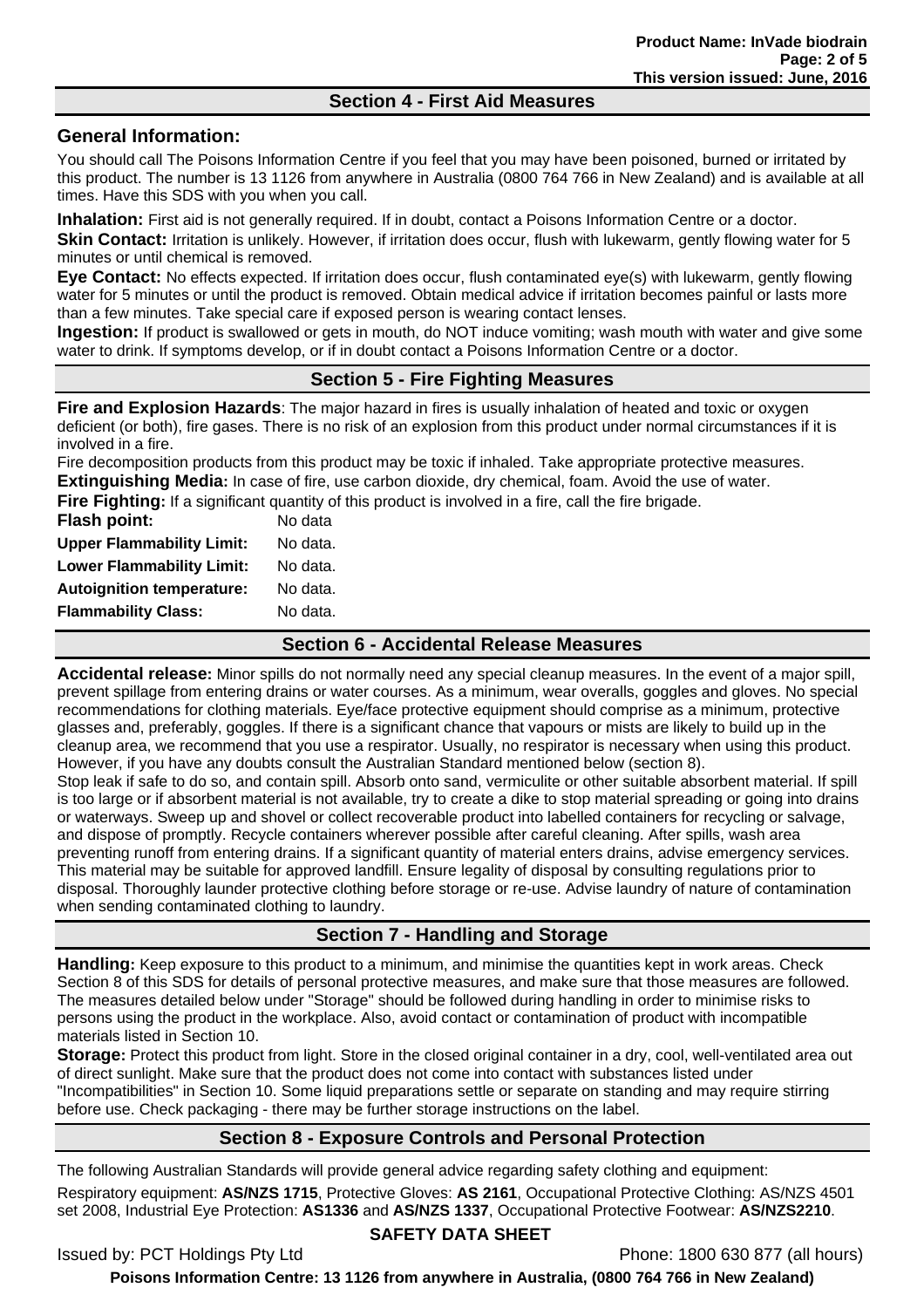#### **SWA Exposure Limits TWA (mg/m<sup>3</sup>**

Exposure limits have not been established by SWA for any of the significant ingredients in this product.

No special equipment is usually needed when occasionally handling small quantities. The following instructions are for bulk handling or where regular exposure in an occupational setting occurs without proper containment systems. **Ventilation:** This product should only be used in a well ventilated area. If natural ventilation is inadequate, use of a fan is suggested.

**Eye Protection:** Eye protection such as protective glasses or goggles is recommended when this product is being used.

**Skin Protection:** The information at hand indicates that this product is not harmful and that normally no special skin protection is necessary. However, we suggest that you routinely avoid contact with all chemical products and that you wear suitable gloves (preferably elbow-length) when skin contact is likely.

**Protective Material Types:** We suggest that protective clothing be made from the following materials: PVC.

**Respirator:** Usually, no respirator is necessary when using this product. However, if you have any doubts consult the Australian Standard mentioned above.

Safety deluge showers should, if practical, be provided near to where this product is being handled commercially.

## **Section 9 - Physical and Chemical Properties:**

| <b>Physical Description &amp; colour:</b><br>Odour: | Orange coloured liquid.<br>Fresh citrus fragrance. |
|-----------------------------------------------------|----------------------------------------------------|
| <b>Boiling Point:</b>                               | Not available.                                     |
| <b>Freezing/Melting Point:</b>                      | No specific data. Liquid at normal temperatures.   |
| <b>Volatiles:</b>                                   | 7-10% of product by volume at 25°C                 |
| <b>Vapour Pressure:</b>                             | No data.                                           |
| <b>Vapour Density:</b>                              | No data.                                           |
| <b>Specific Gravity:</b>                            | No data.                                           |
| <b>Water Solubility:</b>                            | Emulsifiable.                                      |
| pH:                                                 | No data.                                           |
| <b>Volatility:</b>                                  | No data.                                           |
| <b>Odour Threshold:</b>                             | No data.                                           |
| <b>Evaporation Rate:</b>                            | No data.                                           |
| <b>Coeff Oil/water Distribution:</b>                | No data                                            |
| <b>Autoignition temp:</b>                           | No data.                                           |

# **Section 10 - Stability and Reactivity**

**Reactivity:** This product is unlikely to react or decompose under normal storage conditions. However, if you have any doubts, contact the supplier for advice on shelf life properties.

**Conditions to Avoid:** Protect this product from light. Store in the closed original container in a dry, cool, wellventilated area out of direct sunlight.

**Incompatibilities:** strong acids, bases, oxidising agents, bactericides, disinfectants.

**Fire Decomposition:** No specific data. Based on composition of proteins and fats, the following might be expected: Carbon dioxide, and if combustion is incomplete, carbon monoxide and possibly smoke. Nitrogen and its compounds, and under some circumstances, oxides of nitrogen. Oxides of sulfur (sulfur dioxide is a respiratory hazard) and other sulfur compounds; also water.

**Polymerisation:** This product will not undergo polymerisation reactions.

## **Section 11 - Toxicological Information**

# **Local Effects:**

**Target Organs:** There is no data to hand indicating any particular target organs.

## **Classification of Hazardous Ingredients**

#### Ingredient **Risk Phrases**

No ingredient mentioned in the HSIS Database is present in this product at hazardous concentrations.

# **Potential Health Effects**

## **Inhalation:**

**Short Term Exposure:** Available data indicates that this product is not harmful. In addition product is unlikely to cause any discomfort or irritation.

## **SAFETY DATA SHEET**

Issued by: PCT Holdings Pty Ltd Phone: 1800 630 877 (all hours)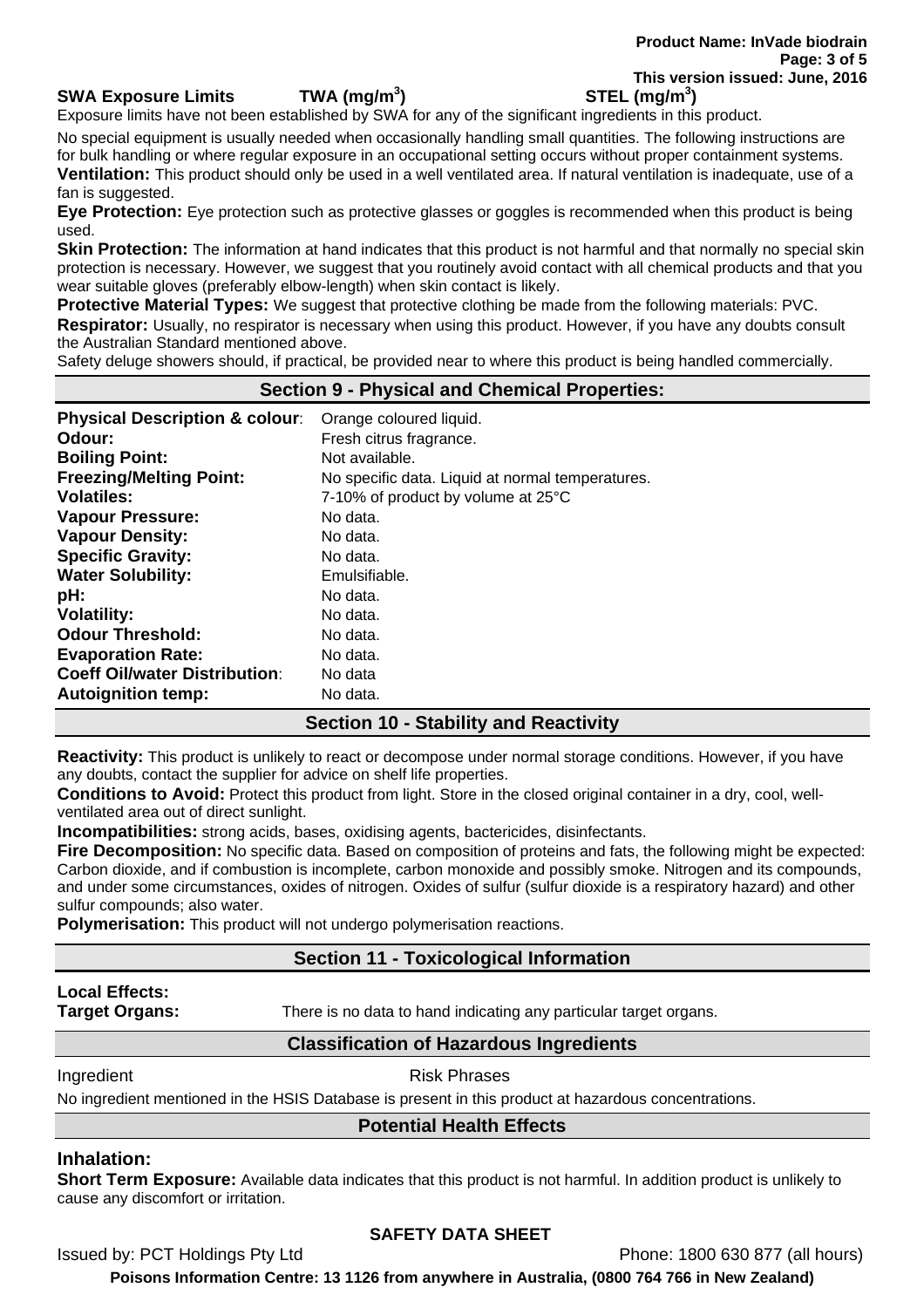**Long Term Exposure:** No data for health effects associated with long term inhalation.

# **Skin Contact:**

**Short Term Exposure:** Available data indicates that this product is not harmful. It should present no hazards in normal use. In addition product is unlikely to cause any discomfort in normal use.

**Long Term Exposure:** No data for health effects associated with long term skin exposure.

# **Eye Contact:**

**Short Term Exposure:** This product may be irritating to eyes, but is unlikely to cause anything more than mild transient discomfort.

**Long Term Exposure:** No data for health effects associated with long term eye exposure.

## **Ingestion:**

**Short Term Exposure:** Significant oral exposure is considered to be unlikely. However, this product may be irritating to mucous membranes but is unlikely to cause anything more than transient discomfort. **Long Term Exposure:** No data for health effects associated with long term ingestion.

## **Carcinogen Status:**

**SWA:** No significant ingredient is classified as carcinogenic by SWA.

**NTP:** No significant ingredient is classified as carcinogenic by NTP.

**IARC:** No significant ingredient is classified as carcinogenic by IARC.

## **Section 12 - Ecological Information**

Insufficient data to be sure of status. Expected to not be an environmental hazard.

## **Section 13 - Disposal Considerations**

**Disposal:** Containers should be emptied as completely as practical before disposal. If possible, recycle product and containers either in-house or send to recycle company. If this is not practical, send to a commercial waste disposal site.

## **Section 14 - Transport Information**

**UN Number:** This product is not classified as a Dangerous Good by ADG, IATA or IMDG/IMSBC criteria. No special transport conditions are necessary unless required by other regulations.

## **Section 15 - Regulatory Information**

**AICS:** All of the significant ingredients in this formulation are compliant with NICNAS regulations.

#### **Section 16 - Other Information**

#### **This SDS contains only safety-related information. For other data see product literature.**

#### **Acronyms:**  ADG Code **Australian Code for the Transport of Dangerous Goods by Road and Rail (7<sup>th</sup> edition) AICS** Australian Inventory of Chemical Substances<br>
Sale Work Australia formerly ASCC and NO Safe Work Australia, formerly ASCC and NOHSC **CAS number Chemical Abstracts Service Registry Number Hazchem Code** Emergency action code of numbers and letters that provide information to emergency services especially firefighters **IARC** International Agency for Research on Cancer **NOS** Not otherwise specified **NTP** National Toxicology Program (USA) **R-Phrase** Risk Phrase **SUSMP** Standard for the Uniform Scheduling of Medicines & Poisons **UN Number** United Nations Number THIS SDS SUMMARISES OUR BEST KNOWLEDGE OF THE HEALTH AND SAFETY HAZARD INFORMATION OF THE PRODUCT AND HOW

TO SAFELY HANDLE AND USE THE PRODUCT IN THE WORKPLACE. EACH USER MUST REVIEW THIS SDS IN THE CONTEXT OF HOW THE PRODUCT WILL BE HANDLED AND USED IN THE WORKPLACE. IF CLARIFICATION OR FURTHER INFORMATION IS NEEDED TO ENSURE THAT AN APPROPRIATE RISK ASSESSMENT CAN BE MADE,

THE USER SHOULD CONTACT THIS COMPANY SO WE CAN ATTEMPT TO OBTAIN ADDITIONAL INFORMATION FROM OUR SUPPLIERS OUR RESPONSIBILITY FOR PRODUCTS SOLD IS SUBJECT TO OUR STANDARD TERMS AND CONDITIONS, A COPY OF WHICH IS SENT TO OUR CUSTOMERS AND IS ALSO AVAILABLE ON REQUEST.

Please read all labels carefully before using product.

# **SAFETY DATA SHEET**

Issued by: PCT Holdings Pty Ltd Phone: 1800 630 877 (all hours)